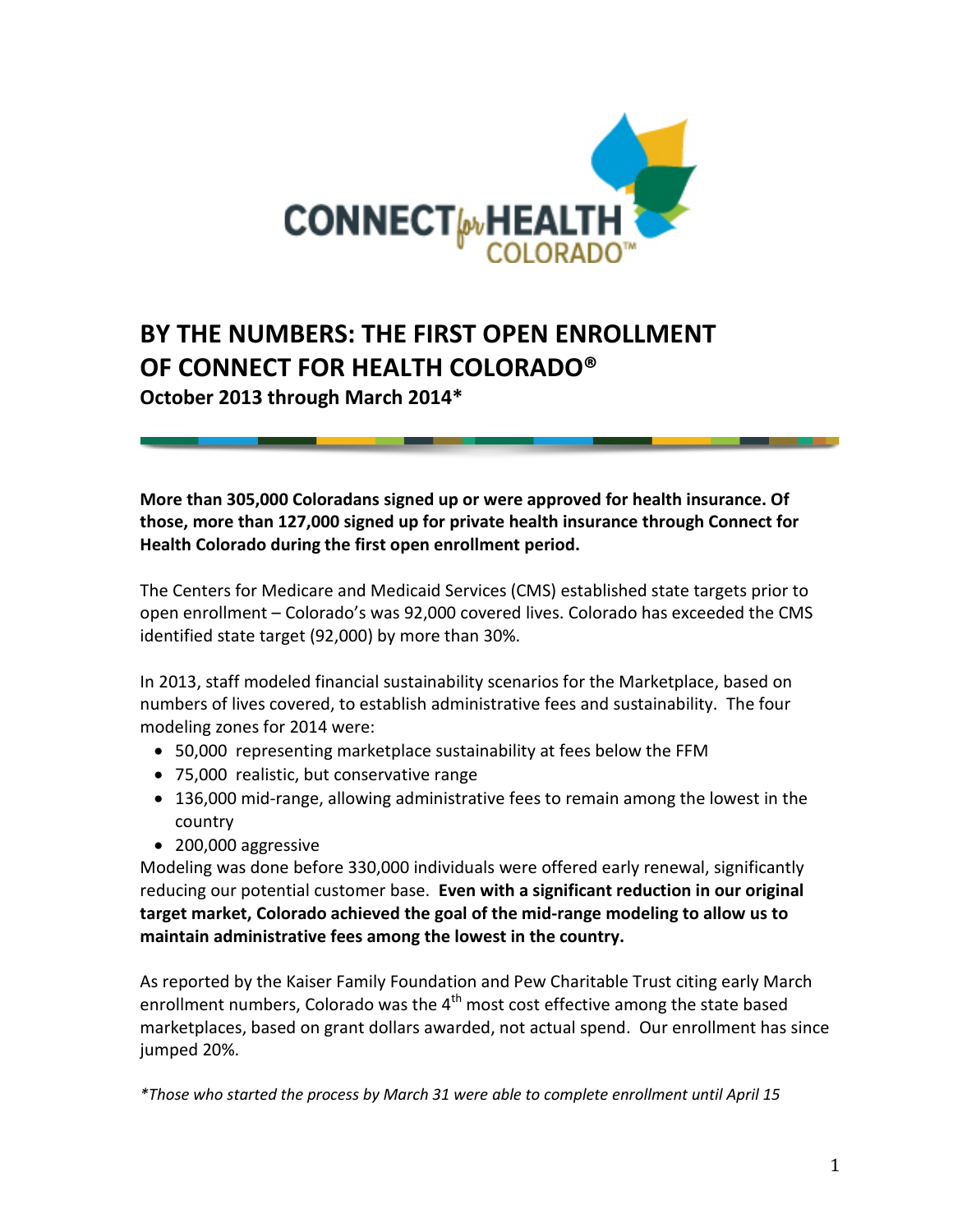## **THE NUMBERS**

# Individuals signed up through April  $15^{th}$ :  $127,000+$

| <b>Other Metrics through April 10th</b>                               | Value                                                                                                                     |  |  |  |
|-----------------------------------------------------------------------|---------------------------------------------------------------------------------------------------------------------------|--|--|--|
| Total customer accounts created                                       | 267,957                                                                                                                   |  |  |  |
| Small employers participating in Small Business<br>Marketplace (SHOP) | 500                                                                                                                       |  |  |  |
| Small Businesses with open enrollment periods                         | 304                                                                                                                       |  |  |  |
| Small Businesses enrolled through SHOP                                | 220                                                                                                                       |  |  |  |
| Employees and family enrolled through SHOP                            | 1,860                                                                                                                     |  |  |  |
| Total unique web visitors                                             | 1,285,098                                                                                                                 |  |  |  |
| System availability                                                   | 99.9%                                                                                                                     |  |  |  |
| Pages serviced within 5 sec                                           | 99.6%                                                                                                                     |  |  |  |
| Total calls and chats serviced                                        | 334,507                                                                                                                   |  |  |  |
| Individuals enrolled by age                                           | < 18<br>12%<br>$18 - 25$<br>8%<br>$26 - 34$<br>18%<br>$35 - 44$<br>16%<br>$45 - 54$<br>19%<br>$55 - 64$<br>27%<br>$>= 65$ |  |  |  |
| Individuals enrolled by gender                                        | Male<br>48%<br>Female<br>52%                                                                                              |  |  |  |
| Individuals enrolled in private insurance with/without                | With financial assistance<br>59%<br>Without financial                                                                     |  |  |  |
| financial assistance (tax credit)                                     | 41%<br>assistance                                                                                                         |  |  |  |

# **Individuals enrolled by county**

|                   | <b>Total</b>       |            |                 | <b>Total</b>       |            |
|-------------------|--------------------|------------|-----------------|--------------------|------------|
| County            | <b>Enrollments</b> | % of Total | County          | <b>Enrollments</b> | % of Total |
| Adams             | 8,721              | 7.2%       | La Plata        | 1,966              | 1.6%       |
| Alamosa           | 325                | 0.3%       | Lake            | 166                | 0.1%       |
| Arapahoe          | 15,707             | 12.9%      | Larimer         | 8,227              | 6.8%       |
| Archuleta         | 505                | 0.4%       | Las Animas      | 201                | 0.2%       |
| Baca              | 66                 | 0.1%       | Lincoln         | 132                | 0.1%       |
| Bent              | 43                 | 0.0%       | Logan           | 385                | 0.3%       |
| <b>Boulder</b>    | 10,254             | 8.4%       | Mesa            | 2,761              | 2.3%       |
| <b>Broomfield</b> | 1,702              | 1.4%       | Mineral         | 51                 | 0.0%       |
| Chaffee           | 1,045              | 0.9%       | Moffat          | 187                | 0.2%       |
| Cheyenne          | 23                 | 0.0%       | Montezuma       | 547                | 0.4%       |
| Clear             |                    |            |                 |                    |            |
| Creek             | 203                | 0.2%       | Montrose        | 1,013              | 0.8%       |
| Conejos           | 167                | 0.1%       | Morgan          | 405                | 0.3%       |
| Costilla          | 95                 | 0.1%       | Otero           | 255                | 0.2%       |
| Crowley           | 45                 | 0.0%       | Ouray           | 272                | 0.2%       |
| Custer            | 130                | 0.1%       | Park            | 518                | 0.4%       |
| Delta             | 660                | 0.5%       | <b>Phillips</b> | 137                | 0.1%       |
| Denver            | 15,675             | 12.9%      | Pitkin          | 1,571              | 1.3%       |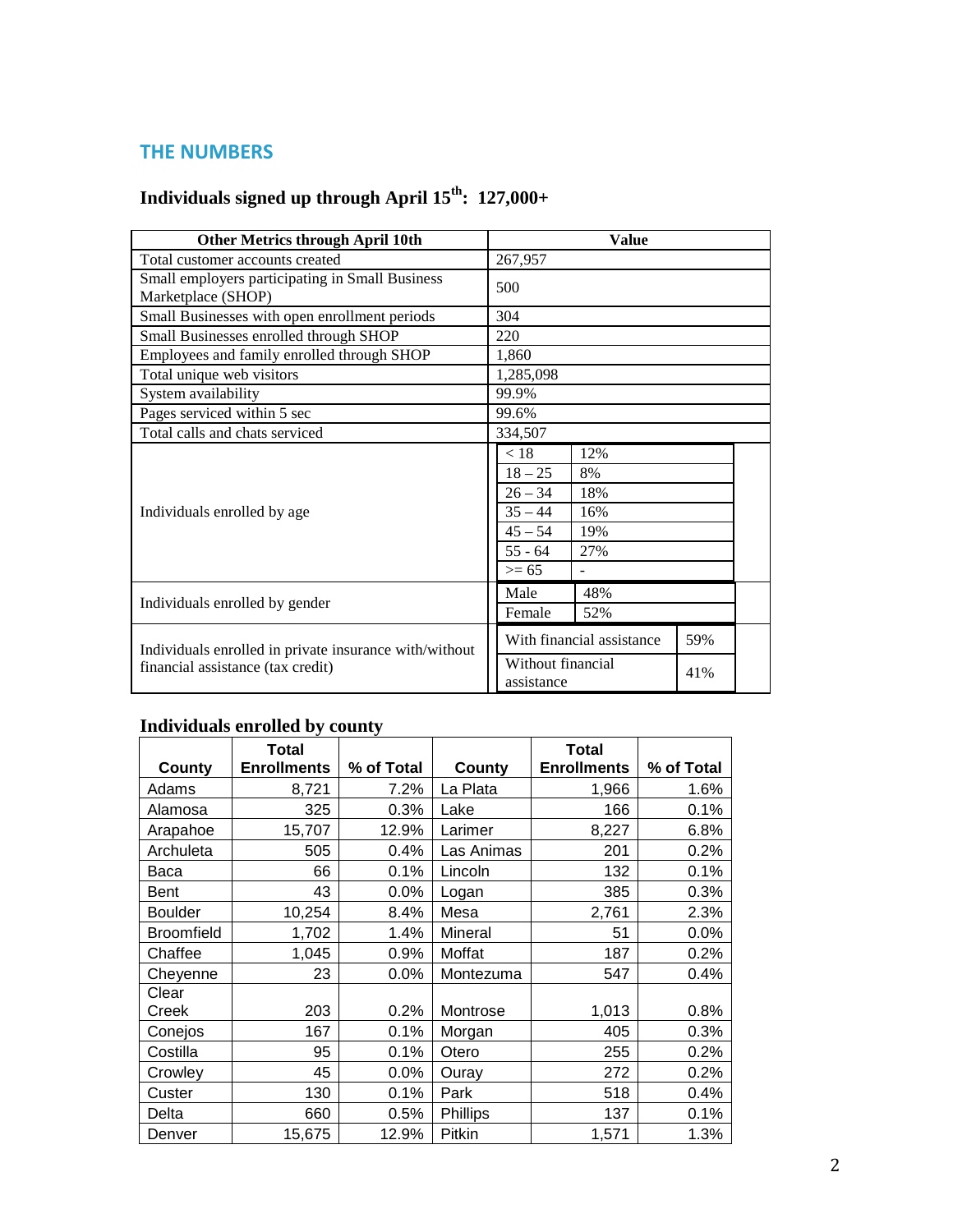| <b>Dolores</b>    | 53     | $0.0\%$ | <b>Prowers</b> | 202   | 0.2%    |
|-------------------|--------|---------|----------------|-------|---------|
| Douglas           | 7,055  | 5.8%    | Pueblo         | 1,787 | 1.5%    |
| Eagle             | 1,596  | 1.3%    | Rio Blanco     | 71    | 0.1%    |
| El Paso           | 8,309  | 6.8%    | Rio Grande     | 329   | 0.3%    |
| Elbert            | 443    | 0.4%    | Routt          | 1,352 | 1.1%    |
| Fremont           | 608    | 0.5%    | Saguache       | 212   | 0.2%    |
| Garfield          | 1,026  | 0.8%    | San Juan       | 38    | 0.0%    |
| Gilpin            | 164    | 0.1%    | San Miguel     | 616   | 0.5%    |
| Grand             | 589    | 0.5%    | Sedgwick       | 59    | 0.0%    |
| Gunnison          | 1,181  | 1.0%    | Summit         | 1,068 | 0.9%    |
| Hinsdale          | 47     | $0.0\%$ | Teller         | 424   | 0.3%    |
| Huerfano          | 127    | 0.1%    | unknown        | 7     | $0.0\%$ |
| Jackson           | 37     | 0.0%    | Washington     | 145   | 0.1%    |
| Jefferson         | 13,857 | 11.4%   | Weld           | 5,788 | 4.8%    |
| Kiowa             | 29     | $0.0\%$ | Yuma           | 305   | 0.3%    |
| <b>Kit Carson</b> | 149    | 0.1%    |                |       |         |

## **Customer Support Network**

**250** Customer Service Center Representatives at peak capacity **1,556** Brokers/agents trained and certified by Connect for Health Colorado each in both the individual and small business marketplaces **444** Certified Health Coverage Guides (HCG) **392** Certified Application Counselors (CAC) and staff trained at **40** organizations **About 1,800** Insurance Company sales representatives certified and trained **15** Training Sites and **21** Trainers

**More than 103,745 hours** of Certification Training given to Customer Service Center Representatives, Brokers, Health Coverage Guides, Certified Application Counselors, Carrier representatives, Community Organizations

- **14,652 hours for Certified Health Coverage Guides** (SHOP: 18 online, 20 in-person; Individual/family only: 17 online, 16 in-person)
- **29,564 hours for Certified Brokers/Agents** (10 online, 9 in-person- *some courses online were optional as they already had this knowledge as brokers)*
- **More than 14,400 hours for dedicated Carrier sales representatives** (4 online, 4 inperson - *some courses were optional as they already had this knowledge as brokers)*
- **4,704 hours for Certified Application Counselors** (12 online)
- **425 hours for Community Organizations**
- **40,000 hours of training for Customer Service Center Representatives** (160 each)
- **1,845 total training sessions delivered by Certified Trainers**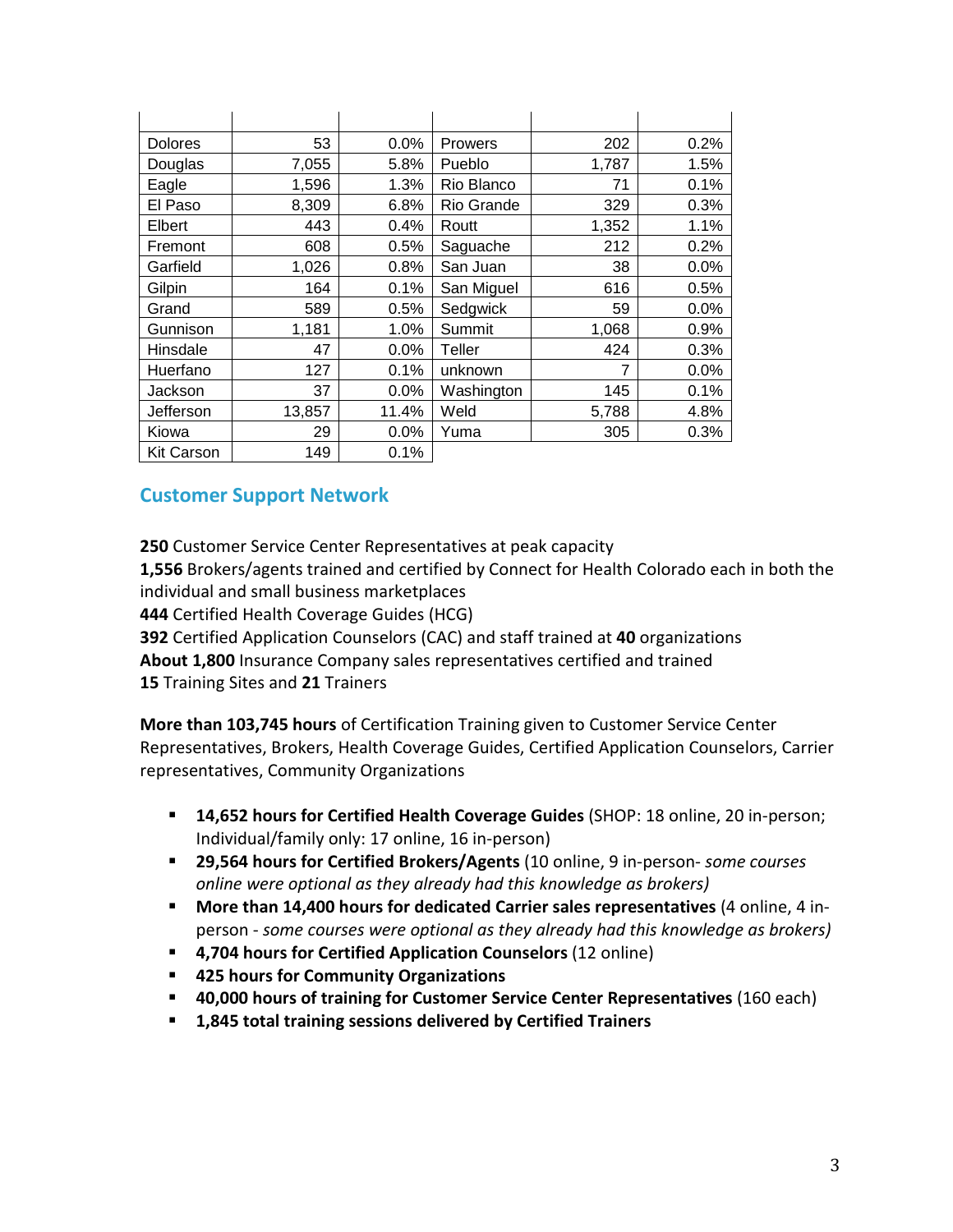# **Reaching Coloradans**

#### *Snapshot Helping in Their Communities*

*Eagle County Health & Human Services (Eagle, Pitkin, Garfield Counties)*

- *Health Coverage Guides: 5*
- *Outreach events Oct-Mar: 78*, including three during last week of March
- *Enrollment events Oct-Mar: 15*
- *People reached via community outreach: 2222*
- *Customers assisted: 2260*

#### *Health District of Northern Larimer County (Larimer County)*

- *Health Coverage Guides: 14*
- *Individual appointments or encounters: 3,922*
- *Medicaid enrollments: 389*
- *Connect for Health Colorado enrollments: 342*
- Calls for information and appointments: 6,**000**
- Community presentations: 39 reaching 1,043 people

#### *Northwest Colorado Visiting Nurses Association (Routt, Moffat, Rio Blanco, Grand, Jackson counties)*

- *Health Coverage Guides: 14*
- *Outreach events: 152*
- *Enrollment events: 35*
- *Est. customers assisted: 4,500*

**Brokers, Health Coverage Guides, Certified Application Counselors, Connect for Health Colorado Staff and Community Organizations**

#### **Person-to-Person**

**150 Assistance Site locations** from **53** organizations **covered every county in Colorado** throughout open enrollment

**781 Connect for Health Colorado Educational and Enrollment Events** between Oct. 1 2013 and March 31, 2014

**3,889 miles** driven by staff in Connect for Health Coloradobranded RV to enrollment events across state, from Limon to Grand Junction, Fort Collins to Pueblo, December through March

#### **Outreach Street Teams**

Talking to Coloradans where they work and play (September 2013 – March 2014)

- **5,148** Total hours 'on the streets'
- **64,394** people they spoke with
- **More than 230 Places** where they deployed (events, pro and college games; shopping areas; theaters, gyms, bars, coffee shops, streets, etc)

**38,040** instant emails sent directing people to Connect for Health Colorado phone, web, network

#### **Connect for Health Colorado Metro Denver Walk-in Sites 5 locations**

- Open during three weeks in March
- 48 total days available to public (combined)
- 432 total hours open for public (all sites)
- 297 total workers available to public during three weeks
	- o 75 Brokers
	- o 20 Health Coverage Guides/CACs/PEAK staff
	- o 22 Connect for Health Colorado Staff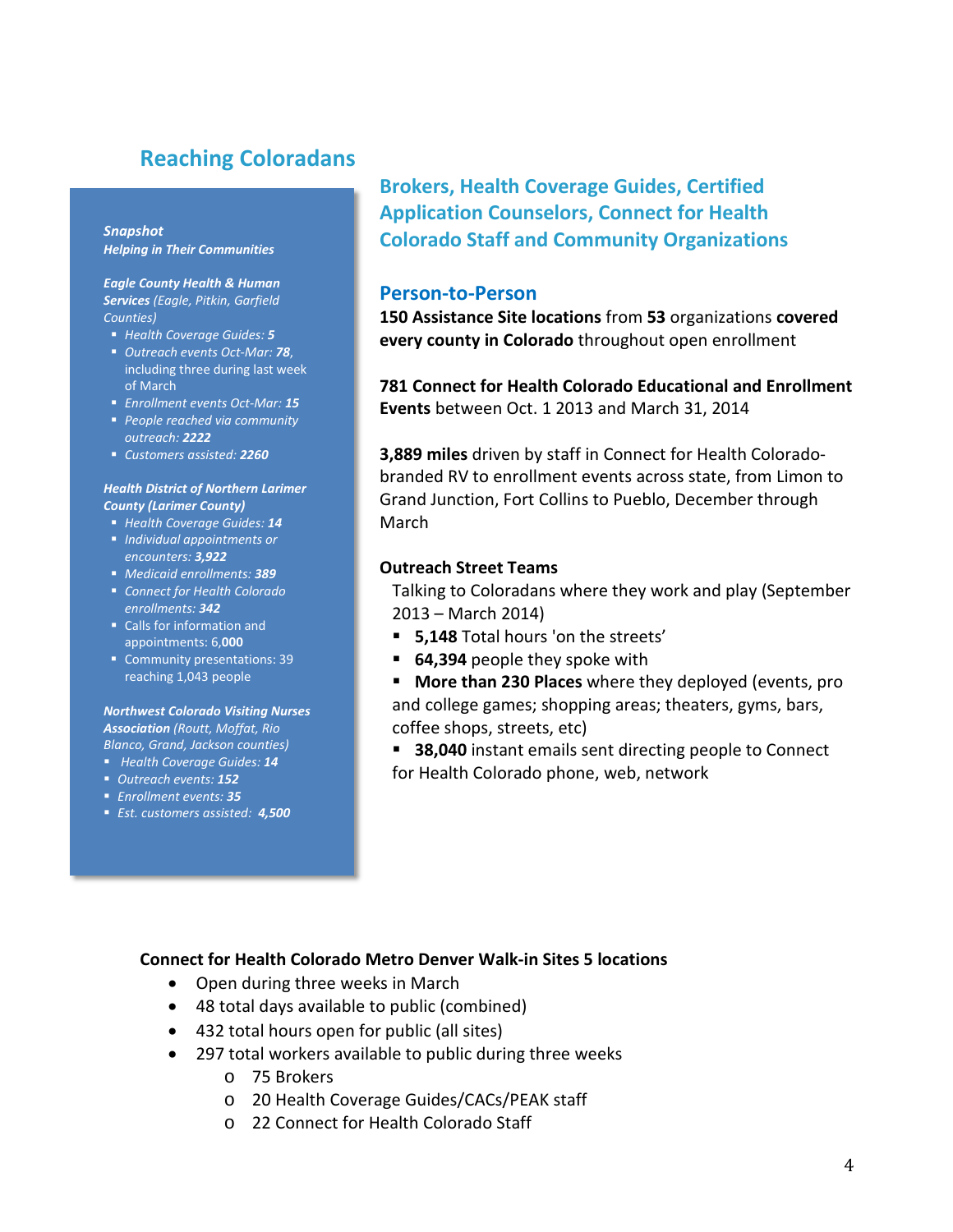Helped approximately 2,700 people

- $\bullet$  1,238 16th street
- 150 Lutheran Hospital
- 900 Hampden Ave. site
- $302 H$ mart
- 39 BenefitMall

Rough enrollments/disposition

- Commercial Health Insurance 329
- Medicaid/CHP 383
- Need follow-up 271
- No disposition captured 62
- Questions only 341

Average time brokers/HCGs spent with each customer – 45-60 minutes

### **Additional walk-in sites were offered through the Assistance Network across the state**

# **By Phone/Online/In the Mail**

#### **Customer Service Center**

**29 languages** (non-English) requested of our translation services from October through March. Most requested:

- Spanish *(if bilingual Customer Service Representatives are fully engaged with callers)*
- Vietnamese
- Mandarin
- Amharic
- Korean
- Cantonese
- Nepali
- Russian

### **Top questions asked by people calling/chatting with our Customer Service Center**

- **Medicaid Eligibility Questions** 
	- o How do I complete PEAK application?
- **General Information/New Enrollments** 
	- o What is Connect for Health?
	- o How do I get started?
	- o How much credit do I receive?

**Phone calls: 101,153 outbound calls** made to account holders and other contacts to educate and invite enrollment

### **Website chats for help/information: 48,929**